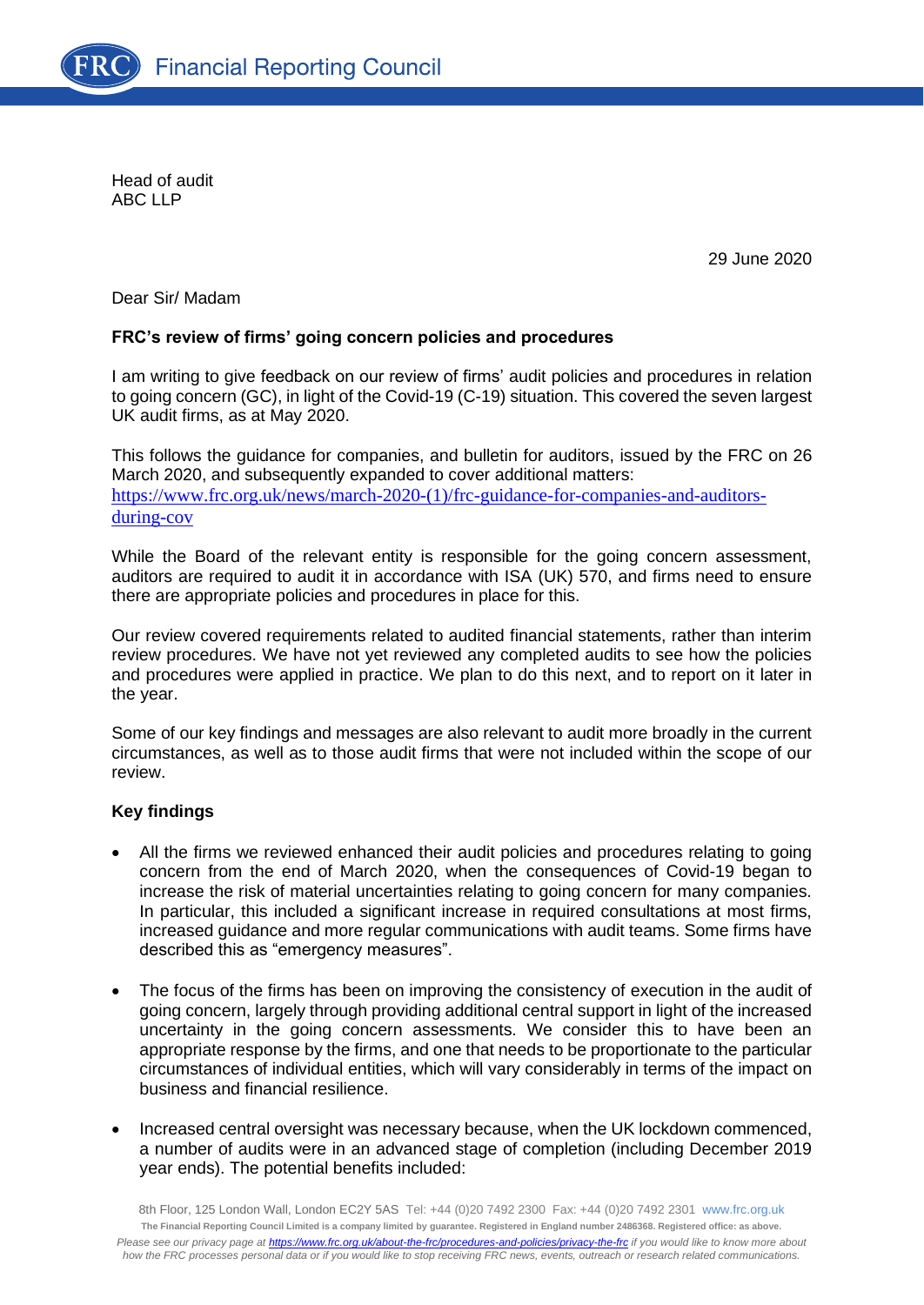- o Sharing up-to-date information about Covid-19;
- o Providing additional support to audit teams, given the high degree of uncertainty and level of judgement in assessing the going concern assumptions and adequacy of the related disclosures;
- o Upskilling audit teams on how to approach the assessment of going concern, in the context of the heightened risks;
- $\circ$  Increasing the level of challenge to audited entities about their assumptions, stress testing and disclosures in the financial statements;
- $\circ$  Drawing conclusions, including setting out the rationale for why there is a material uncertainty, or not.
- As far as we can tell on the basis of our review, the additional measures implemented by the firms have been consistent with the requirements of ISA (UK) 570 and the additional guidance issued in March 2020 by the FRC. Some firms have also used this as an opportunity to incorporate into their guidance certain aspects of revised ISA (UK) 570 (which comes into effect for December 2020 year ends).
- The additional policies and procedures have been similar across the firms, with the intention of giving increased attention to responding to the heightened risks arising from Covid-19.

We set out in the appendix key messages to the firms, along with good practices we identified as part of our review.

Yours sincerely

**David Rule** FRC Executive Director of Supervision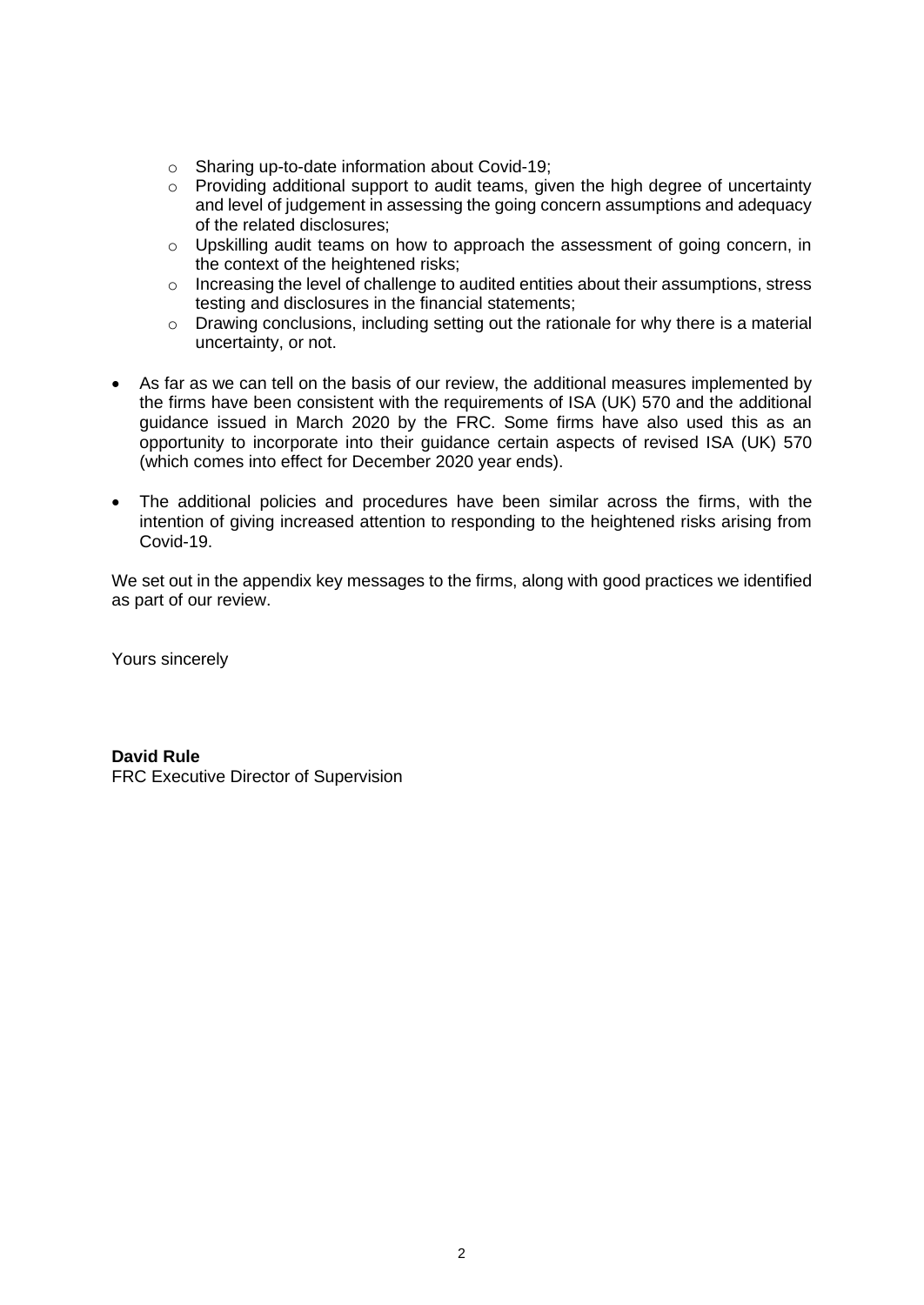# **Appendix Key messages**

### **1) Continue to perform an appropriate level of consultations on going concern and Covid-19 matters**

## **Background**

All firms have enhanced their consultation requirements on going concern assessments since the end of March 2020. This provides support to audit teams in ensuring that there has been a sufficiently robust approach, particularly when considering a material uncertainty in relation to going concern.

## **Findings**

Most of the firms have introduced a mandatory consultation policy in relation to going concern.

The firms have the following range of consultation procedures:

- Technical panel (comprising senior audit partners)
- Central technical review (usually a mix of audit partners and directors/managers in a central team)
- Reviews by a second or third partner (not a technical expert, but a peer)

Any consultation decisions need to take into account the technical knowledge and experience of the central team, or technical panel, and the audit team's entity specific knowledge of their specific circumstances.

## **Good practice**

- Review by technical panels: These are used more frequently than others by two of the firms. They involve a more in-depth review process than other consultations.
- Review by central technical team: Most of the firms' consultations are performed by a central technical team, especially for listed entities. This has the benefit of their experience in reviewing a wide range of GC assessments.
- Going concern consultation documentation: Most firms require completion of a consultation document or work paper. This ensures that the key judgements and discussion points are recorded. Some firms have more comprehensive memoranda than others. Best practice is to include the completed documents in a central database.

## **2) Continue to provide regular communications to audit teams on Covid-19 matters**

## **Background**

Since March 2020 the extent of regular communications on Covid-19 has increased across the firms.

## **Findings**

The types of communications have been fairly consistent across the firms, with regular bulletins and partner and staff briefings.

### **Good practice**

Dedicated website and FAQs: All firms have developed dedicated websites and FAQs on going concern and other Covid-19 related matters to keep audit teams up to date with developments.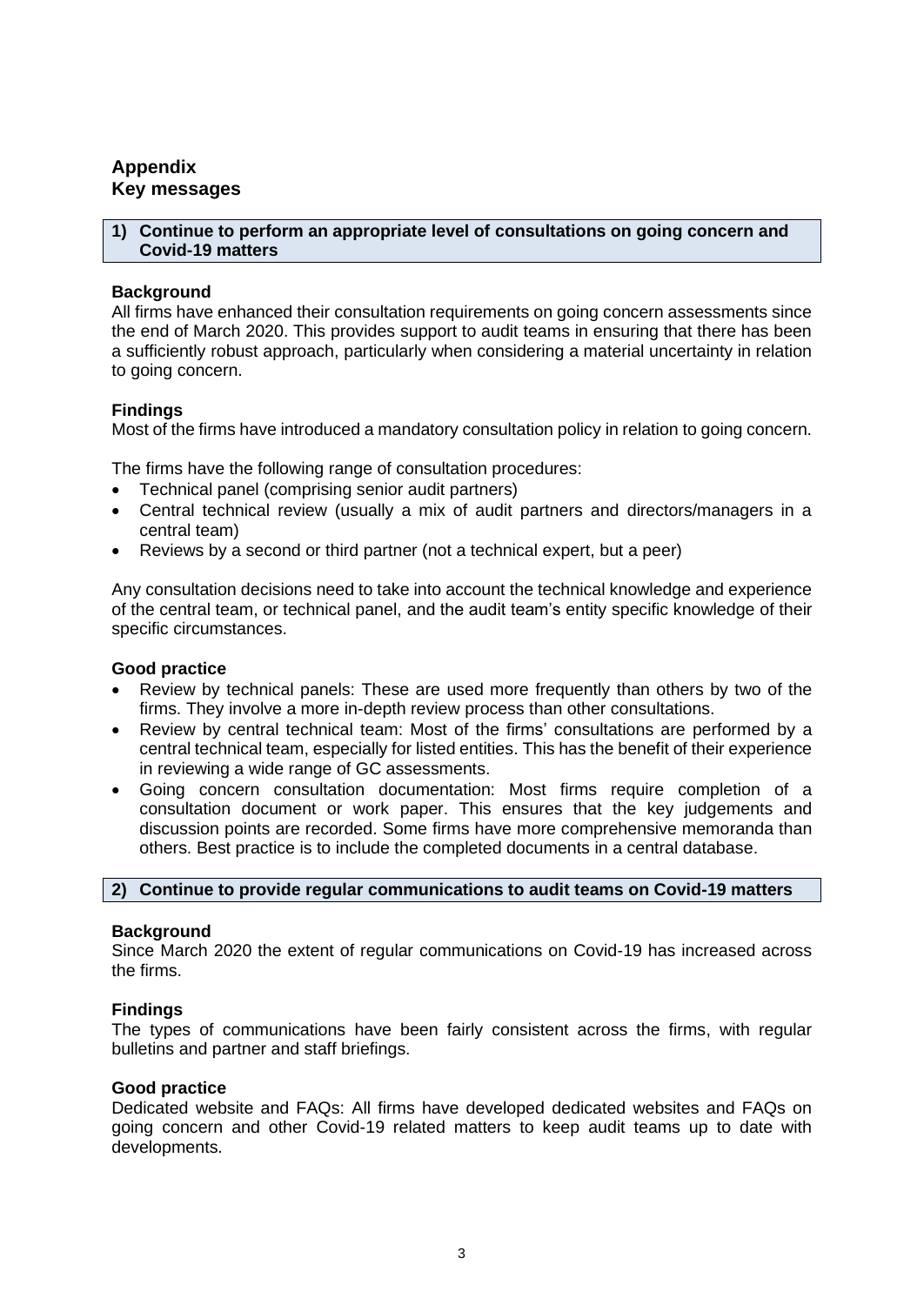### **3) Continue to develop policies regarding the auditor's report and focus on going concern disclosures**

### **Background**

The Covid-19 situation is more likely to result in reference to going concern in the auditor's report, either related to Key Audit Matters (KAMs) or a material uncertainty (MU). Where there is an MU, audit teams need to carefully consider the adequacy of the disclosures in the financial statements, including those required by IAS 1.

### **Findings**

All firms either require, expect or have a rebuttable presumption for a going concern and/or Covid-19 related KAM.

One firm requires a rebuttable presumption for an MU, whereby audit teams need to explain the reasons for those situations where there is no MU for going concern, taking into account the particular circumstances of the entity.

### **Good practice**

- Rebuttable presumptions As explained above, some firms have this for KAMs and/or MU. This helps ensure that the audit team appropriately consider the risks relating to going concern, although it is important that the audit approach is proportionate to the particular risks of the individual entity.
- Examples of auditor's reports and disclosures on material uncertainty: Most firms publish examples of these (across the market) regularly for audit teams, to encourage consideration of GC disclosures.
- Avoiding boilerplate disclosures: All firms are encouraging audit teams to ensure that boilerplate disclosures are not used in the financial statements.

### **4) Continue to perform central risk assessment procedures of entities with higher Covid-19 risks**

### **Background**

Central risk assessment procedures can lead to several types of action, such as further partner support, more engagement of specialists or additional consultation procedures.

### **Findings**

The central risk assessment procedures generally include consideration of Covid-19 related risks.

### **Good practice**

Review of Covid-19 risks: We have identified elements of good practice in most firms. For example, one firm performed an additional exercise to identify the sectors and audits with the highest risks related to Covid-19. For those audits identified, the firm considered whether sufficient resources had been allocated and whether they were subject to sufficient central review.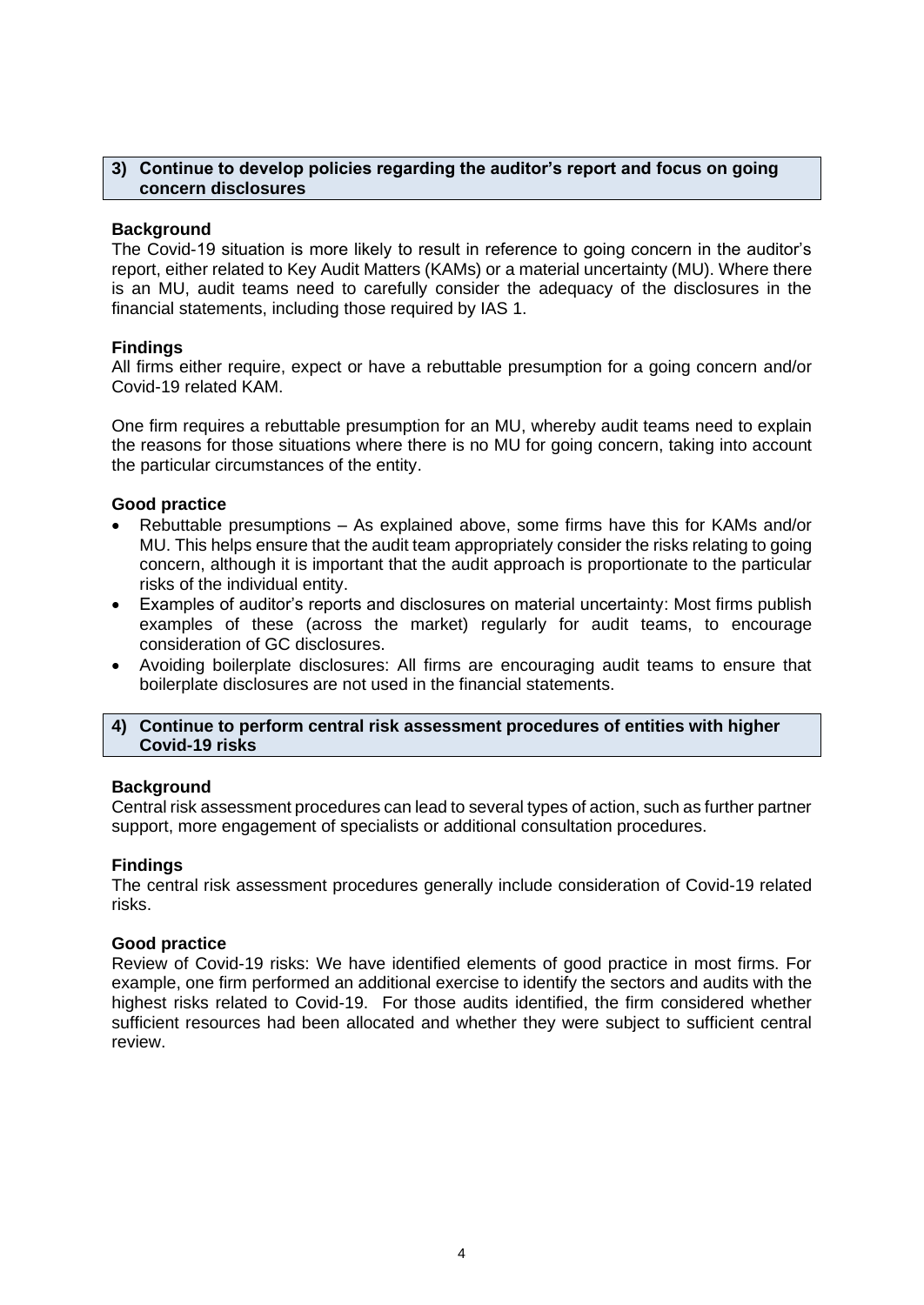### **5) Increase the extent of guidance on how to assess economic scenario-related assumptions**

### **Background**

For some companies, assumptions about the period of lockdown and the speed of economic recovery are key to going concern assessments currently. Depending on the strength of the balance sheet and availability of cash resources and other facilities, these assumptions may be critical in determining whether there is a material uncertainty.

### **Findings**

None of the audit firms issued "anchor scenarios" on these types of assumptions. Appropriately, the audit firms recognised that assumptions should differ depending on the circumstances of individual entities, for example the sectors and geographical regions they operate in. One firm provided more guidance than others on assumed periods of trading.

### **Good practice**

- Published economic data: The four largest firms publish a range of economic assumptions, with input from internal economists. One of these firms has developed a tool to assist in the consideration of these assumptions.
- Guidance on government funding schemes: Most firms have issued guidance on government schemes, including the Covid Corporate Financing Facility (CCFF).

### **6) Increase the extent of guidance on reverse stress and scenario testing and related disclosures**

## **Background**

ICAEW guidance states that "a reverse stress test is a stress test that starts from the opposite end – with the identification of a pre-defined outcome. This might be the point at which an entity can be considered as failing, or the entity's business model becomes unviable. Severe, but plausible, scenarios that might result in this outcome are then explored". The guidance issued to companies by the FRC in March 2020 stated "Many companies already use scenario and stress testing in developing their statements and this should continue as far as practicable. The use of reverse stress testing, to identify future scenarios that could lead to corporate failures, is also good practice".

### **Findings**

The firms have issued some guidance in relation to reverse stress testing and/or severe but plausible considerations, although the extent to which this is required, and the nature of the guidance, varies by firm.

### **Good practice**

Audit procedures on stress testing: Some firms incorporate this into their work programs or consultation memos.

## **7) Increase the level of detail in Covid-19 specific work programs on going concern**

### **Background**

The firms updated their going concern work programs or papers (WP) at the end of March 2020 onwards, generally by supplementing them with additional WPs, templates, practice aids or checklists. The firms informed us that a supplemental approach was necessary, given many audits were either in progress or nearly completed at the time of the changes and also that